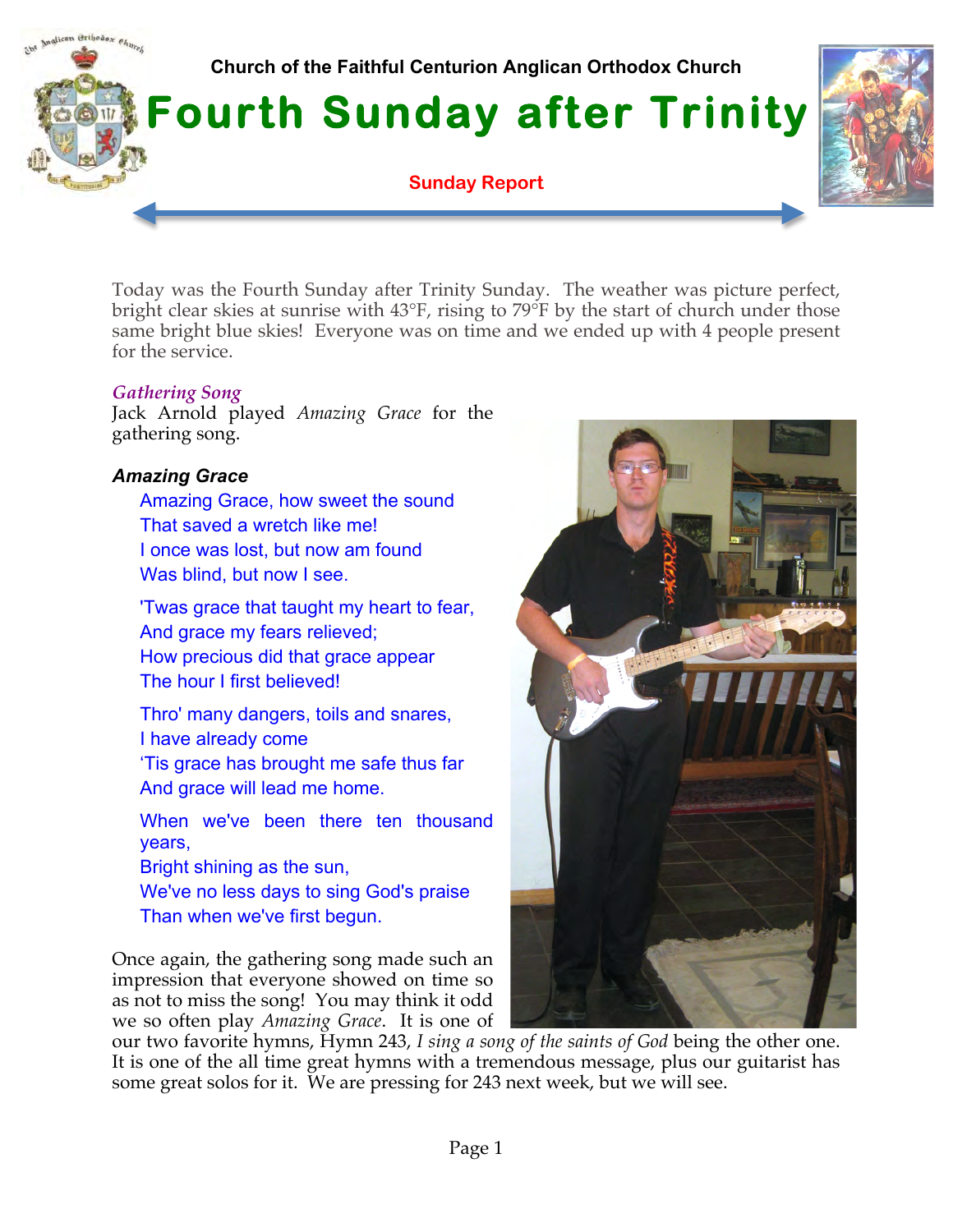## *Propers*

Each Sunday there are Propers: special prayers and readings from the Bible. There is a Collect for the Day; that is a single thought prayer, most written either before the refounding of the Church of England in the 1540s or written by Bishop Thomas Cranmer, the first Archbishop of Canterbury after the re-founding.

The Collect for the Day is to be read on Sunday and during Morning and Evening Prayer until the next Sunday. If you have a hard time remembering, "Do I read the Collect from last Sunday or next Sunday during the week?" Remember Sunday is the first day of the week. There are also two Bible readings, the Epistle and the Gospel. While they are "lessons", they are not the First Lesson and the Second Lesson, they are the Epistle and the Gospel. The Epistle is normally a reading from one of the various Epistles, or letters, in the New Testament. The Gospel is a reading from one of the Holy Gospels, Matthew, Mark, Luke and John. The Collect is said by the minister as a prayer, the Epistle can be read by either a designated reader (as we do in our church) or by one of the ministers and the Holy Gospel, which during the service in our church is read by an ordained minister.

The propers are the same each year, except if a Red Letter Feast, that is one with propers in the prayerbook, falls on a Sunday, then those propers are to be read instead, except in a White Season, where it is put off. Red Letter Feasts, so called because in the Altar Prayerbooks the titles are in red, are special days. Most of the Red Letter Feasts are dedicated to early saints instrumental in the development of the church, others to special events. Some days are particularly special and the Collect for that day is to be used for an octave (eight days) or an entire season, like Advent or Lent.

The Propers for today are found on Page 194-194, with the Collect first:

#### Fourth Sunday after Trinity. *The Collect.*

**GOD**, the protector of all that trust in thee, without whom nothing is strong, nothing is holy; Increase and multiply upon us thy mercy; that, thou being our ruler and guide, we may so pass through things temporal, that we finally lose not the things eternal. Grant this, O heavenly Father, for the sake of Jesus Christ our Lord. *Amen.* **O**

Ryan Hopkins read the Epistle, which came from the Eight Chapter of St. Paul's Letter

to the Romans, beginning at the Eighteenth Verse. Paul tells us that walking God's path, though it may seem hard at the time, is nothing compared to the reward we receive in heaven for following God's will. God gave us free will, which if we exercise it properly, that is the will to overcome temptation. What at first seems like a constrained way of living, once actually lived is really perfect freedom. If we overcome temptation to do what we want and do what God wants, we will receive the gift of eternal salvation through our Lord Jesus Christ. For until Christ, there was no delivery from the pain of worldly existence; through Christ there is redemption of our souls and our resulting bodily resurrection.

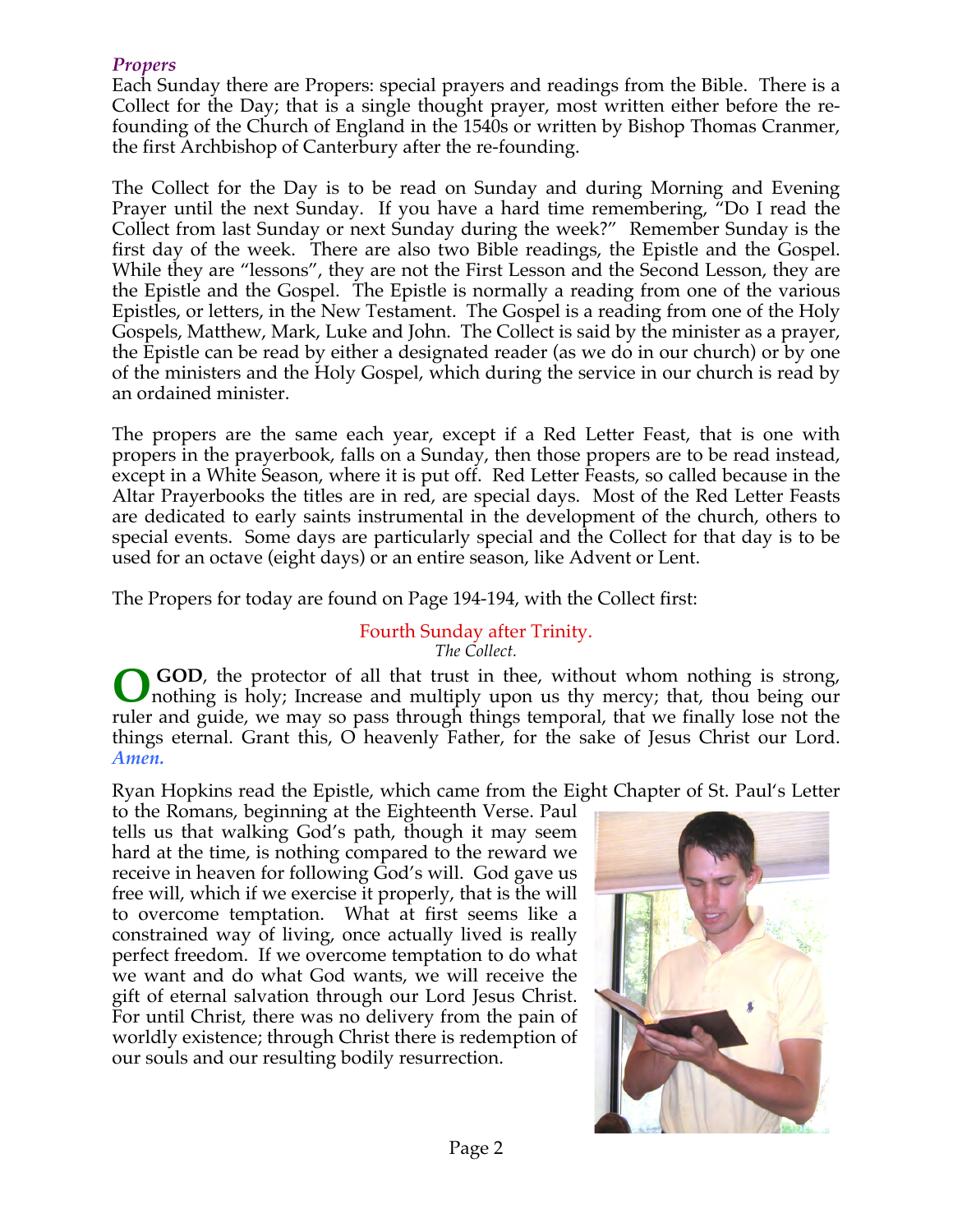RECKON that the sufferings of this present time are not worthy to be compared with the glory which shall be revealed in us. For the earnest expectation of the creature waiteth for the manifestation of the sons of God. For the creature was made **SECKON** that the sufferings of this present time are not worthy to be compared with the glory which shall be revealed in us. For the earnest expectation of the creature waiteth for the manifestation of the sons of God. Fo hope, because the creature itself also shall be delivered from the bondage of corruption into the glorious liberty of the children of God. For we know that the whole creation groaneth and travaileth in pain together until now. And not only they, but ourselves also, which have the firstfruits of the Spirit, even we ourselves groan within ourselves, waiting for the adoption, to wit, the redemption of our body.

Deacon Striker Jack Arnold read today's Gospel started in the Sixth Chapter of the

Gospel according to St. Luke, beginning at the Thirty-Sixth Verse. This is a simple message, yet often misunderstood, with majestic language that brings the message to a point of incredible sharpness. "Judge not, and ye shall not be judged; condemn not, and ye shall not be condemned; forgive, and ye shall be forgiven; give and it shall be given unto you… …Can the blind lead the blind? Shall they not both fall into the ditch?" "… why beholdest thou the mote that is in the brother's eye, but perceivest not the beam that is in thine own eye? …How canst thou say to thy brother, Brother let me pull out the mote that is in thine eye, when thou thyself beholdest no the beam that is in thine own eye?" This is often quoted, but the following sentence is left out, "Cast out first the beam out of thine own eye, then shalt thou see clearly to pull out the more that is in thy brother's eye."



Only when we first take care of our own spiritual health, look to our own relationship to God and evaluate and improve how we follow His Word, we will be able to effectively spread the Word of His love for us.

E ye therefore merciful, as your Father also is merciful. Judge not, and ye shall not be judged: condemn not, and ye shall not be condemned: forgive, and ye shall be forgiven: give, and it shall be given unto you; good measure, pressed down, and E ye therefore merciful, as your Father also is merciful. Judge not, and ye shall not be judged: condemn not, and ye shall not be condemned: forgive, and ye shall be forgiven: give, and it shall be given unto you; good mea measure that ye mete withal it shall be measured to you again. And he spake a parable unto them, Can the blind lead the blind? shall they not both fall into the ditch? The disciple is not above his master: but every one that is perfect shall be as his master. And why beholdest thou the mote that is in thy brother's eye, but perceivest not the beam that is in thine own eye? Either how canst thou say to thy brother, Brother, let me pull out the mote that is in thine eye, when thou thyself beholdest not the beam that is in thine own eye? Thou hypocrite, cast out first the beam out of thine own eye, and then shalt thou see clearly to pull out the mote that is in thy brother's eye.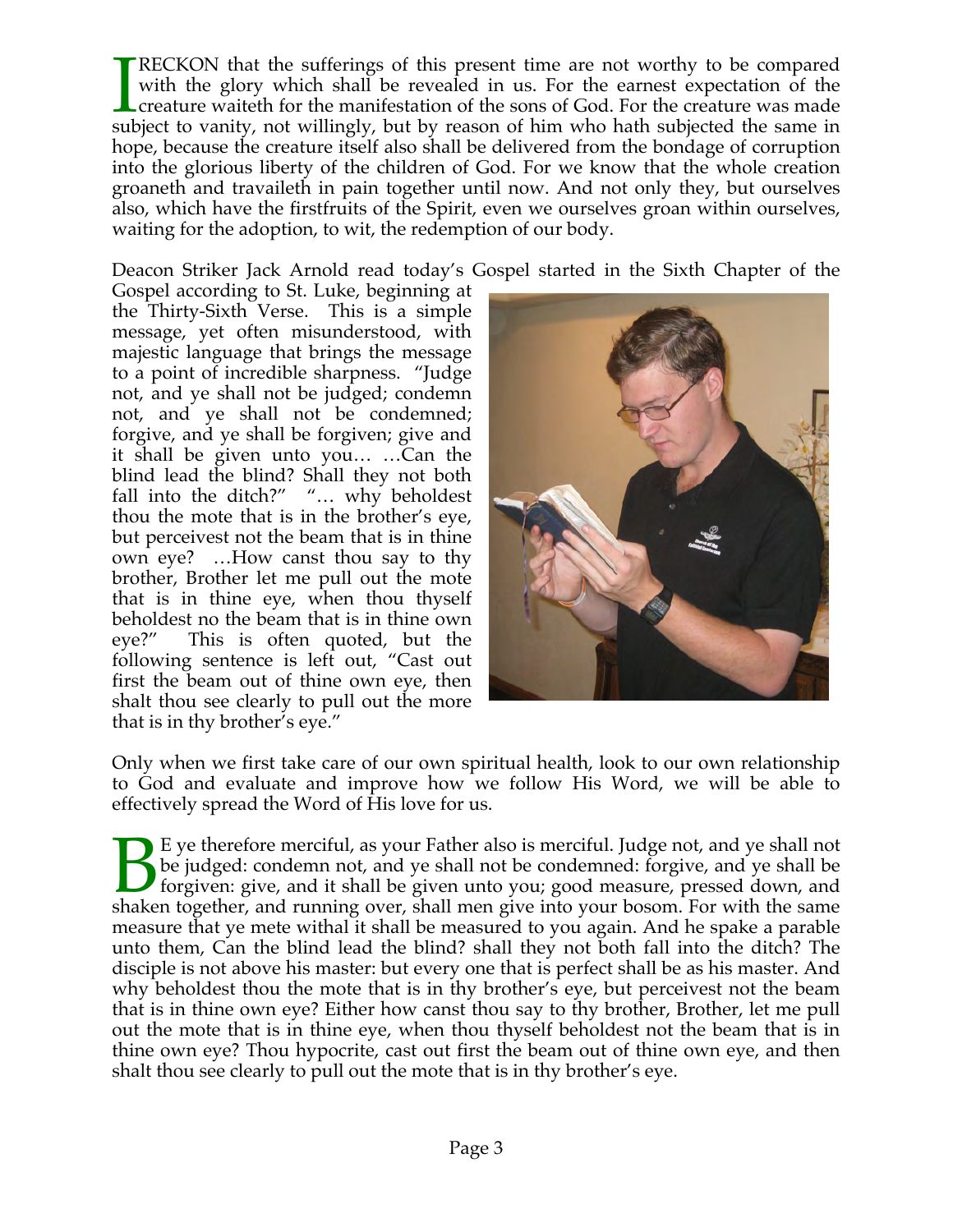#### *Sermon – Time and Action*

Today's sermon discussed both the Epistle and Gospel. God helps them who want help and act accordingly. He created us with free will, imperfect selfish creatures with a mind of their own. What was He thinking? Don't you ever wonder?

With this free will, we can choose to have a "great time" like Pinocchio on Donkey Island or we can choose to follow the instruction He left us in the Bible and have a really great time forever. It is our choice. We must make it. If we make the right choice, we get the right result; eternal life, body and soul. Starting the instant we make the choice, not when we die. For, we will never die if we have The Right Stuff<sup>1</sup>.

If we want to effectively follow our Lord, we need to make a constant comparison of what we are doing compared to what we should be doing. An OODA Loop. The OODA loop (for Observe, Orient, Decide, and Act) is a concept originally applied to the combat operations process, developed by Colonel John Boyd, USAF. If we operate in a vacuum and do not compare what we are doing with what we should be doing, we often find it easy to note the fault in others. While we are busy noting their faults, they are likewise busy noting we are not doing what our Lord told us to do. When they note that, they are likely to find little compelling in Christianity. So, spend your first time working on your faults so you can be a good example, rather than a bad one, to others. Try not to be the Mote in God's Eye!

## *New Nametags*

We had no new nametags today.

## *Birthdays and Anniversaries*

We had no anniversaries today, but we celebrated Ryan Hopkins' 21<sup>st</sup> birthday with him! Ryan is one of our two Epistleers and a fine young man.

#### *After Church Hospitality*

Dru Arnold brought snacks today. Sadly, we were reduced to low carb snacks, but they were good nonetheless! Thank you very very much. On the other hand, the gross weight reduction program is doing well and we get to go to lunch today at Fred's!

After church goodies providers as currently signed up:

| Date              | Name                         |
|-------------------|------------------------------|
| 17 July 2011      | Dru Arnold                   |
| 24 July 2011      | Dru Arnold                   |
| 31 July 2011      | Dru Arnold                   |
| 7 August 2011     | <b>Opportunity Available</b> |
| 14 August 2011    | <b>Opportunity Available</b> |
| 21 August 2011    | <b>Opportunity Available</b> |
| 28 August 2011    | <b>Opportunity Available</b> |
| 4 September 2011  | <b>Opportunity Available</b> |
| 11 September 2011 | <b>Opportunity Available</b> |
|                   |                              |

*People in our Prayers* - http://faithfulcenturionprayerteam.blogspot.com/

#### **Why? Prayer is an extremely important activity.**

It is not that God knows not our needs, for He surely does. Yet, Jesus commanded us to ask God for those same needs. In addition to the obvious of asking God for help,

 $1$  That would be our Lord and Savior Jesus Christ for those who need the hint!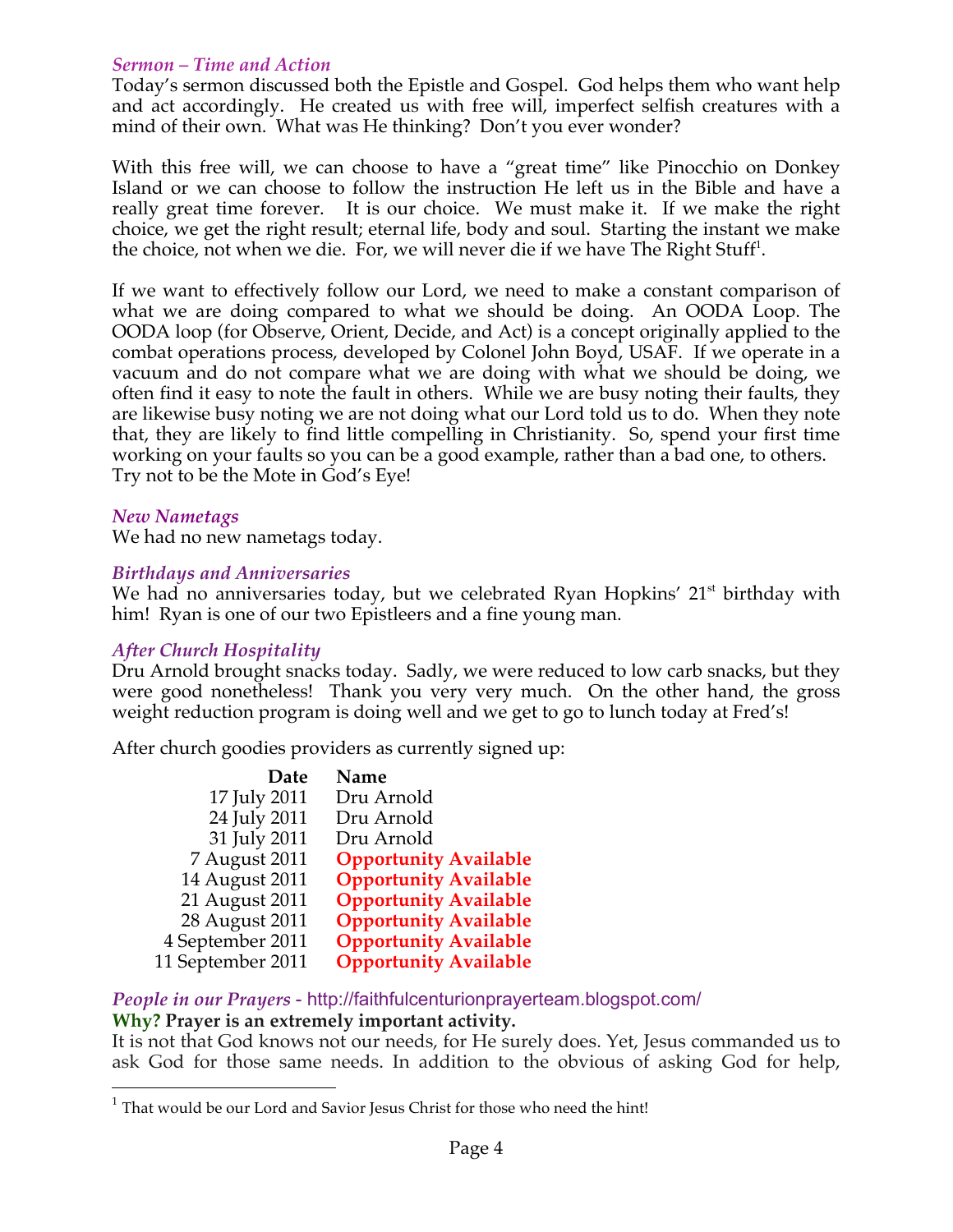offering thanksgiving and the like, prayer helps us focus our thoughts on how we might do God's work.

The Prayer Team of the Church of the Faithful Centurion was established to help our members and fellow Christians pray for those in need and to give thanks as well for the blessings we have been granted.

#### **Who can be on the list? Do I have to be a member of the Church of the Faithful Centurion to be prayed for?**

No! The only qualification to be on the list is that you want our prayer team to pray for you. We are Christians and are happy to pray for you, no matter who you are. If you want help from God, you are our kind of people.

## **What is the commitment from the prayer team?**

Each member of the team will pray for the desired outcome at last once per day.

## **How do I get myself or someone else on the prayer list?**

You can email one of the prayer team leaders: Jack - jack@faithfulcenturion.org or Dru dru@ faithfulcenturion.org, or call the church office at (619) 659-3608 or fill out a prayer card at church.

## **What should I ask for?**

Depends on what you want. Some people merely want God to be asked to heal their ills and be mentioned by their first name, others want a specific outcome and / or have more of their personal information known to the team. Ask for what you want. It is your desire and need for prayer the team is attempting to meet. For typical examples, see the list below.

## **Updating the Team**

If you are on our prayer list, or if you have submitted a person that you have asked us to pray for, please update one of the team members or Hap in person, by telephone or email. It helps to be able to pray specifically for these individuals including their specific needs; plus if they get better, it is nice to give thanks!

Please note that on the yellow (maybe green or orange if you get an old one) cards at church, you can ask that those to be prayed for have their names disseminated to the prayer team. Those names will be said in church and appear here. Or, you can ask that their names and purpose be kept confidential, then only Hap will know to pray for them.

#### *Prayer List Notice – If you have someone on the prayer list and their needs have changed, please let us know. We'd like to update our prayers to reflect the need and most important to give thanks!*

## *Travel*

*Shamim, Zachary, Aaron and Nadia* are on travel to Pensacola.

## *Birthday*

*Ryan Hopkins* celebrated his 21st birthday 14 July 2011. *Bucky Starlin* celebrated his 63rd birthday 8 July 2011. *Sara Simmons* celebrated her birthday 9 July 2011. *Roderic McChesney* celebrated his 90<sup>th</sup> birthday on 22 June 2011.

*In need of a miracle or understanding of God's Plan*

*Todd* and *Kenny* have both been fighting osteocarcinoma for over five years and have been told their time here on earth is nearing its end, absent a miracle from God.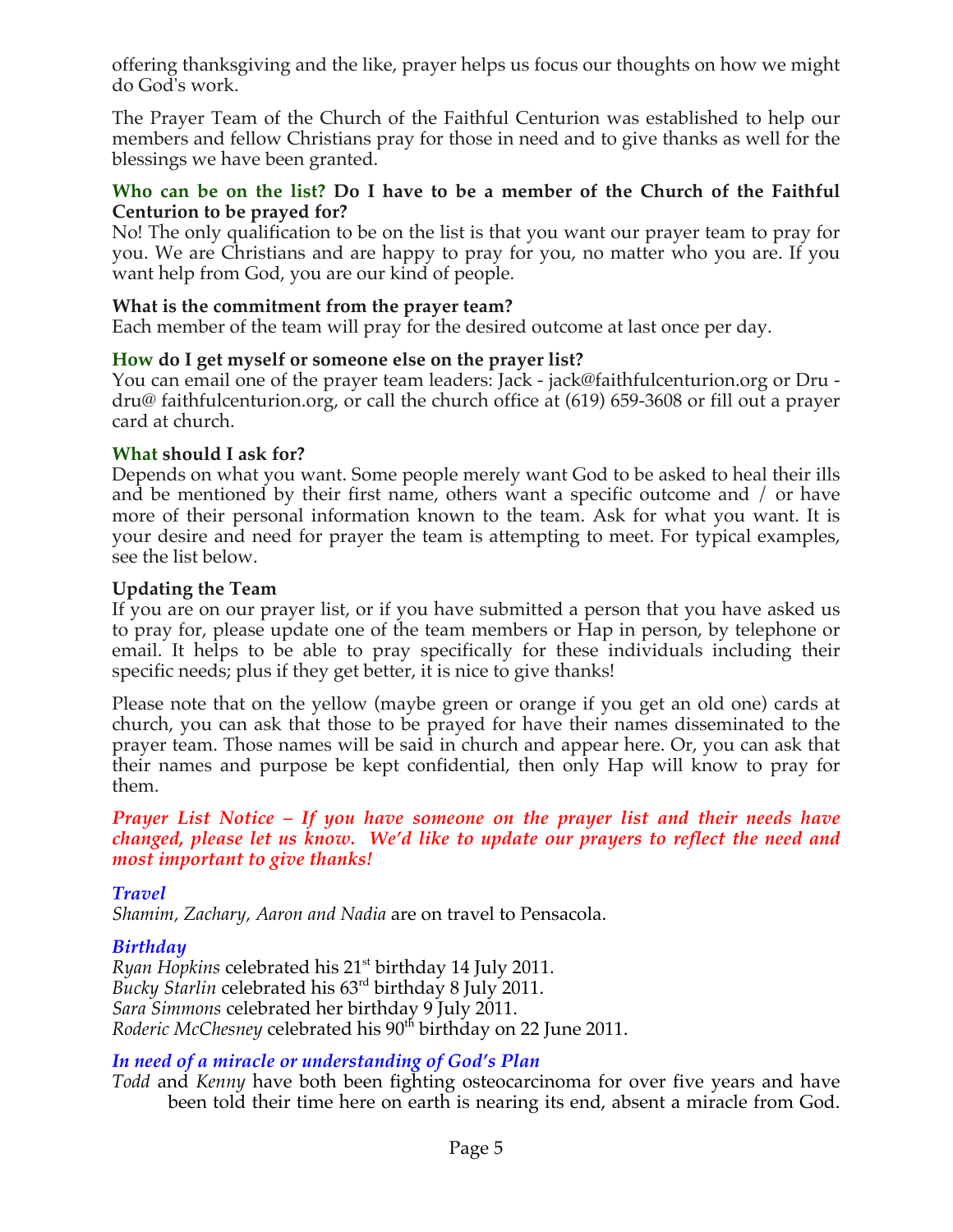Both are ready to go home and leave the pain, but would like to stay. Please pray for them and their families.

## *Peaceful Transition*

*Otis* is in hospice care. *Beatrice*

#### *Departed*

*Mahmud* (age 6) died on 7 June 2011, after heart surgery in the Philippines. Mahmud was born with a hole in one of his heart valves and was nearing the end of his time here on earth when Michael Harrington came across him on vacation. Michael funded the needed surgery. The surgery was apparently successful, but Mahmud died shortly thereafter. Please pray for Mahmud, an only child, and his family and give thanks for the action by Michael.

*Beatrice*

#### *Healing*

- *Baby Thomas Ellis* born the afternoon of 12 July 2011 to Katie and Andrew in the UK with complications and he is in intensive care. There is good news in that on Friday, 15 July 2011, he came off the ventilator. If all goes well, they will be able to hold him on Saturday, 16 July 2011. There will be an MRI on Monday, 18 July 2011. His family have asked that you please pray for guidance for the medical team treating him, for physical and spiritual strength, trust in our Lord and comfort for Baby Thomas and for his family, in particular his parents Katie and Andrew. Please give thanks for the good result so far and pray for his continued progress.
- *Loretta Walker* underwent gall bladder surgery on Friday, 1 July 2011. The surgery was expected to go fairly smoothly, but there was more to it than expected. She required a second surgical attempt, which did not solve the problem. She was home recovering and gaining strength, but developed an infection in her kidneys and pancreas. She is now back in the hospital treating those problems and a dehydration issue while the medical people evaluate the next step. Please pray for the medical personnel treating her to pay attention and do their best, as well as for a successful result. Please pray for her to keep a good attitude, trust in the Lord, as well as eat and drink when she goes home. Pray for her family, in particular her daughters Patty and Jenny who are taking care of her. Please give thanks for her successful surgery and pray for a complete return to health. Please pray for peace of mind for Loretta and his family, in particular her daughters who are there to help her. Pray for her trust in our Lord and for both her and her family to let God carry their worries while she recovers.
- *Morris Martin, 91,* was hospitalized with pneumonia, he in rehab now and doing well, but irritated by having a feeding tube in until his throat can heal and be retrained. Please give thanks for his recovery and pray for a complete return to health. Morris is set for an evaluation of his ability to swallow on 21 July 2011, if results are acceptable, he gets to have the feeding tube removed. Please pray for good test results, peace of mind for Morris and his family, in particular his son Paul who is there to help him. Pray for his trust in our Lord and for both him and his family to let God carry their worries while he recovers.
- *Steve Sundberg* had a heart attack after Easter. After some time, the medical team treating him decided he was not a candidate for stents and a five-way heart bypass was performed the week of 6 June 2011. Please give thanks for an apparently very successful surgery and also pray for his complete recovery and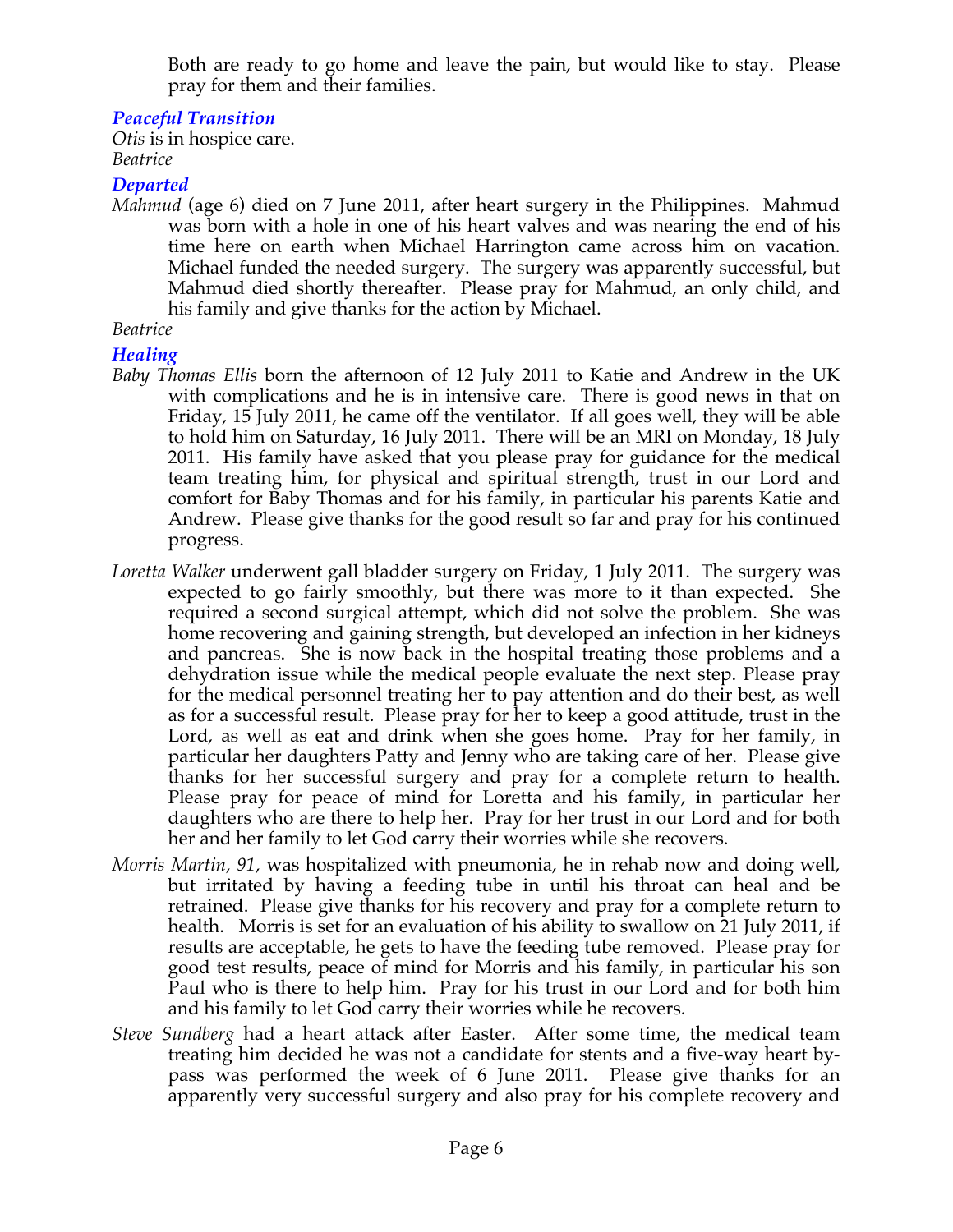for his three children and family who are very worried about him, pray also for his trust in our Lord and for both him and his family to let God carry their worries while he recovers.

- *Matt Alcantara*, age 15, has Osteosarcoma (bone cancer), a very rare and often lethal form of cancer with limited treatment options. This is a disease that is about 90 percent fatal in a couple of years. He has no hip joint on one side, but he walks and swims! Courage? Guts? You bet! Matt's scans on 20 June 2011, were CLEAN! Thanks be to God for the way things have gone. Thanks also for the great faith of Matt and his entire family. Their faith and trust is a wonderful example for each and every one of us. But, now is not the time to stop praying. Actually, it never is the time to stop praying!
- *Andrew Scally* was hospitalized with pneumonia, he is home now and doing very well, spending more and more time off the supplemental oxygen. Please give thanks for his recovery and pray for a complete return to health. Please pray for peace of mind for Andrew and his family, in particular his son Keith who has been there to help him. Pray for his trust in our Lord and for both him and his family to let God carry their worries while he recovers.
- *Won King* underwent surgery the week after Memorial Day. She is now home, but doctors had difficulty stabilizing her blood thinning medication levels; but all seems fine now. Please give thanks for the successful surgery and medication setting.
- *Bill Aitken* had a full knee replacement on 18 April 2011. He had an infection which now seems under control and he seemed to be healing and gaining strength. The weekend of the Fourth of July, he ended up in the hospital with a hiatal hernia, some unknown virus, H. Pylori bacterial infection, etc. He is in line for an endoscopy to decide to where we go from here. Please give thanks for the progress and pray for guidance for the team treating Bill and for his recovery. Pray also for guidance for him and his wife Sara.
- *Melanie Zimmers* has what appears to be a badly bulged disc at C5-C-6 which is causing radiating pain down her right arm and numbness in her thumb and forefinger. She has been in physical therapy and is set to undergo epidural injections in July 2011. Please pray for resolution of her problem and a good attitude while a means to solve the problem is found.
- *Hal Campbell* underwent apparently successful surgery for a cancerous lesion on the inside of his cheek and the associated lymph node on 7 March 2011, at the VA hospital in Seattle. Friday, 17 June 2011, his  $62<sup>nd</sup>$  birthday, he started his first food by mouth since he finished six weeks of follow up Chemo and Radiation treatment to hopefully eradicate and cancerous cells that might have remained. Please pray for him to be able to eat so that he can have the feeding tube removed, for remission of the cancer and most of all for his acceptance of Christ.
- *Kyle Thompson, CPL USMC* was injured was seriously wounded while on foot patrol in Helmand Province of Afghanistan on 25 October 2010. He has been released to Camp Pendleton on casual status until his medical condition is clear. Likely he will be medically discharged.

You can reach out to him by emailing his father, Mike Thompson, at miket4k@yahoo.com. We may have a new address soon.

*Todd Love, CPL USMC* was seriously wounded while on foot patrol in Helmand Province of Afghanistan on 25 October 2010. Todd and his squad leader, *Kyle*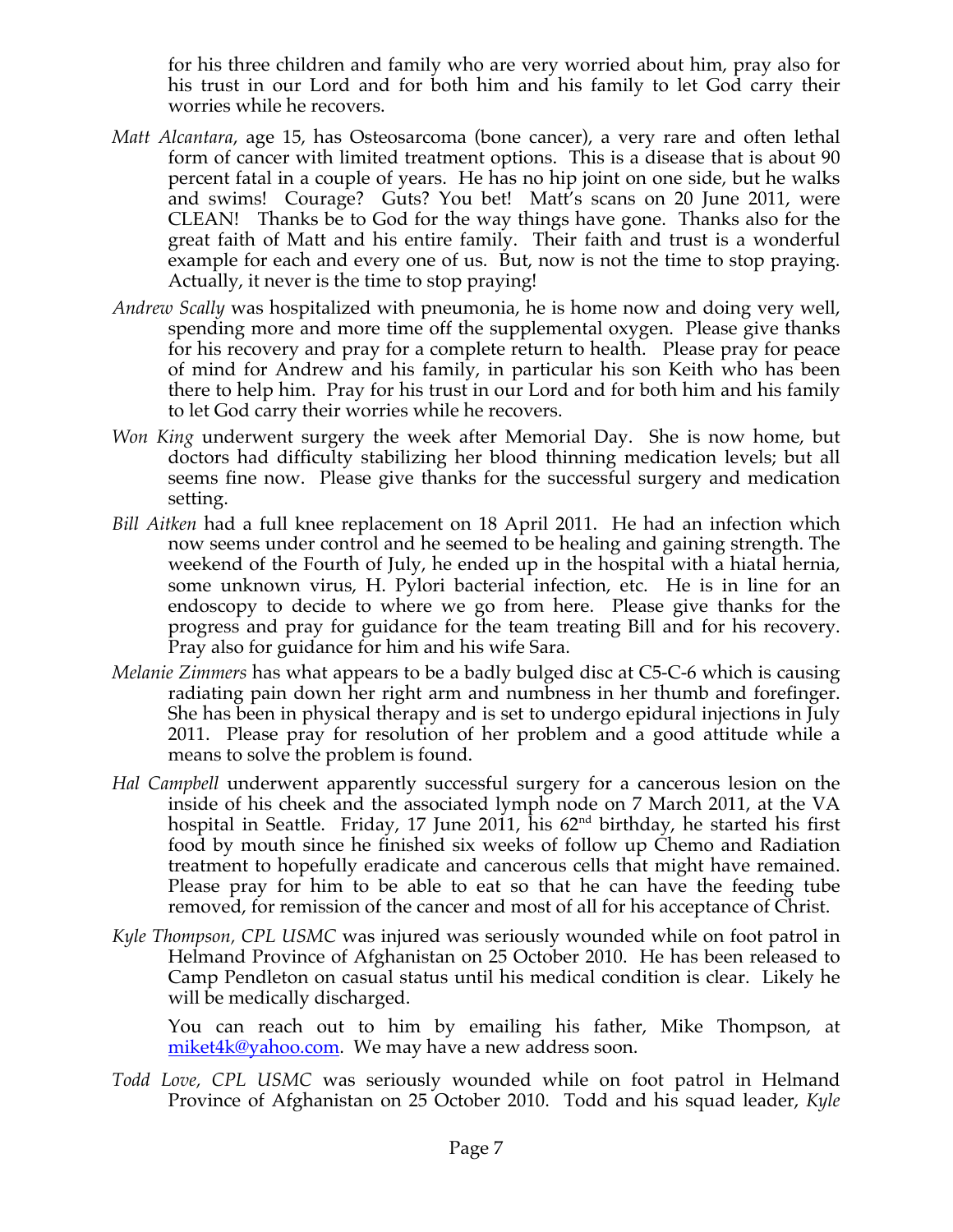*Thompson*, were hit by an Improvised Explosive Device (IED) during a routine patrol. The IED took both of Todd's legs and part of his left arm. Pray for peace of mind, courage and healing for Todd. Pray for the medical teams treating him.

Send Todd a note or log on to http://www.caringbridge.org/visit/toddlove.

- *Shamim Gray* underwent a lumpectomy on Saturday 6 November 2010 at Bethesda Naval Hospital, with apparent great result. Please pray for a complete remission of the cancer. Pray also Shamim will maintain her great attitude and trust in God.
- *Judith Clingwall*, afflicted with Multiple Sclerosis (MS), suffered a major setback in her coping with the disease. She is currently in a extended care facility. Please pray for her strength, peace of mind, trust in God and remission of the disease so she might return home to her family. Pray also for strength for her husband Martin as he deals with all the problems and stress of Judith's situation.
- *Becky Madden* is paralyzed from the neck down as the result of a tragic shooting accident. She has made it home and to church in a new donated magic wheelchair. Please pray for further recovery for Becky, as well as strength and guidance for each of those involved.
- *Betty Macauley,* Tim's mom, is currently in a state of failing health. Please pray she will gain interest in life around her and actively pursue life here on earth. Please pray for her family, in particular her son Tim, as they try to help her.
- *Lauralee* underwent a lumpectomy on Friday after Thanksgiving. A further anomaly has been discovered and she had additional preventative radiation treatment. Please pray for a complete remission of the cancer. Pray also Lauralee will maintain her great attitude and trust in God.
- *Luca*, 5 years old, from our church family in Perth, Western Australia, who has just been diagnosed with leukemia. And for his Mum and Dad and extended family.
- *Jere Wolfe,* Melanie Zimmers' dad, has cardiomyopathy, a weakening of the heart muscle. The pacemaker installation helped a lot, but he lost ¼ of his weight, so he has to fight his way back. He is getting stronger, but not gaining weight. He now has a bladder infection and is concerned because of the significantly adverse reaction he had to the antibiotics last time. Keep praying for his continued recovery and for him Jere to maintain his trust in the Lord.
- *Doreen Wolf*, mother of Melanie Zimmers, is recovering from Bell's Palsy and still has a bit of difficulty with her foot, but she is mobile, for which she gives thanks.

*Greg Chase asks that you pray for his family:*

- *Diane*, Greg's wife, to see some positive physical signs for the ongoing treatment of her ulcerative colitis, now she is suffering the effects of shingles
- *Phyllis*, Greg's mom, to gain physical strength to overcome her frailties after her recent "small" stroke.

*Wilma* - Healing

- *Vince (age 13),* reoccurrence of cancer, recent testing found a nickel sized tumor in his lungs. The doctors are consulting with a specialist in Houston. Please pray for guidance for the medical team and for peace of mind for Vince and his family.
- *Obra Gray* continues to take day by day. Please continue to keep Obra in your prayers, and give him the strength of knowing the Lord is with him and will never forsake him. Obra needs security of what lies ahead of him, and only the Lord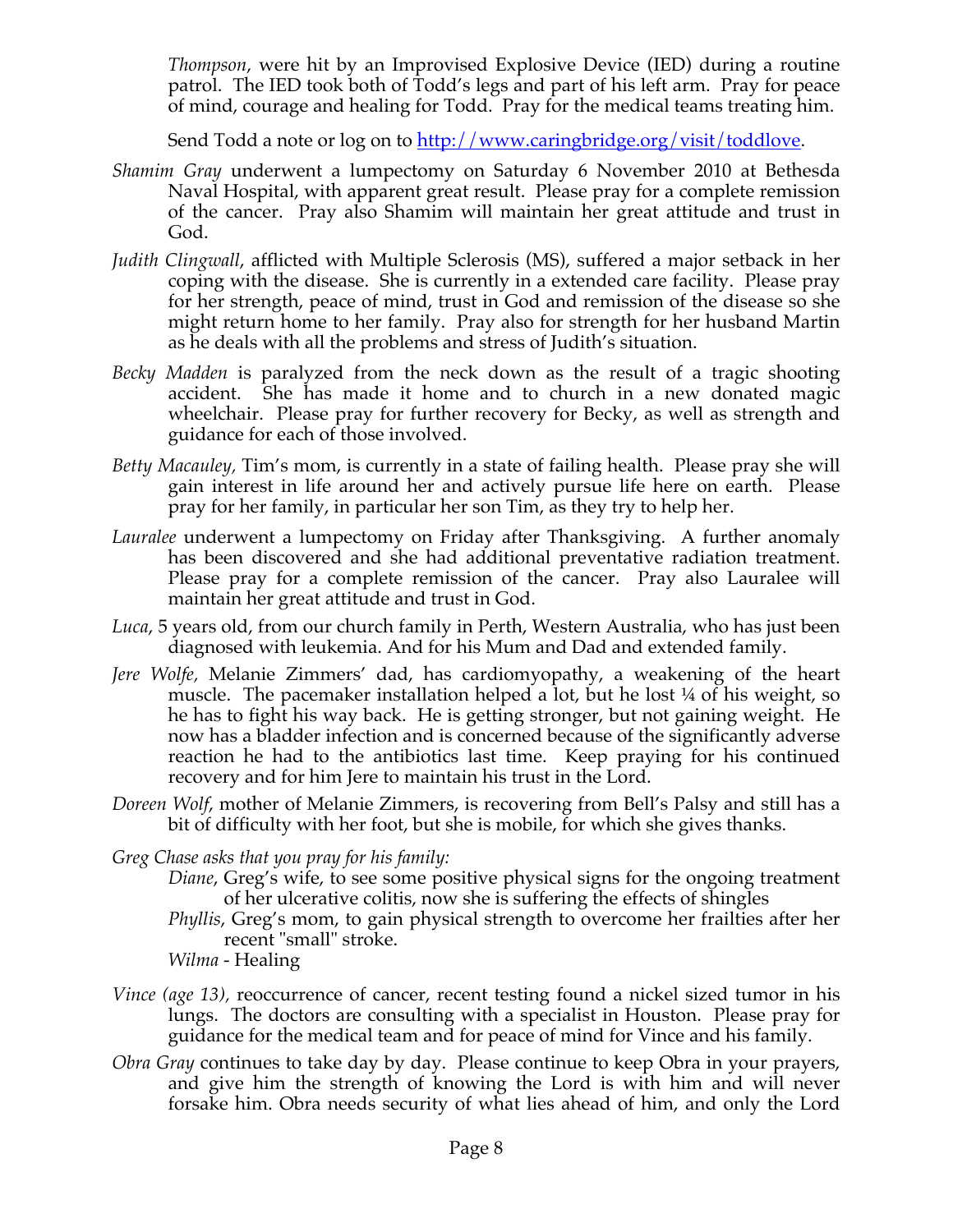can grant the solace to answer his prayer.

- *Bashir Ahmed*, father of Shamim Gray, has been blessed with the Lord's breath of life to stay on this earth for the time being. But, things are hard for him and his loving wife, who cares for him. They have two young nieces living with them who see no real need to help, pray for God to enter their hearts. Above all, pray for his entire family to open their hearts to accept all God's love will bring them.
- *Kay Denton* (Mrs. Kay) is still home and doing pretty well considering the bones in her neck and hands are degenerating as a side effect of her kidney failure. Her thumbs are not particularly useful any more. Mrs. Kay asks everyone who is praying for her know how grateful she is for their prayers. As always, she retains her trust in the Lord and her positive attitude.

## *Guidance*

*Steve* asks that you pray for difficulties he is having with his family. Please pray that the Holy Ghost will enter into his heart and provide him with the heaven sent inspiration that he needs to see clearly and deal with problems and the courage to do what needs to be done in the manner it should be done.

*Jacquie* to open her heart to God and accept His Love and Grace.

*Hap* asks you to pray that he might be able to trust God will help him make the right decisions at the right time and not to worry uselessly and that he will open his heart to the Holy Ghost.

# *Armed Forces & Contractors*

Airman Donny Patton (RAF Mildenhall, UK), Jordan (USMC – AIT), Neal (USN-Afghanistan), Trevor (USAF - KC-10 Boom Operator), Trevor (USN – Pilot Training),

# *Persecuted*

Around the world, Christians are under attack, not only in the Muslim world, but from Hindus and others in India. Also, they are under continual attack in the name of "Separation of Church and State" in the western world, as it becomes actively atheist or pro-devil buddy. Please pray for God's guidance and protection for all persecuted Christians and those around them.

# *Thanksgiving*

*Tuck, Robi and Ali* are grateful for return from safe travel to the UK.

*Obra, Shamim, Zachary, Aaron and Nadia* are grateful for return from safe travel to the UK.

*Don, Sandy and Nick* are grateful for return from safe travel to the UK.

*Bill* who has battled a drinking problem which has adversely impacted his life and the lives of those around him has not had a drink in several weeks. For that he and his family give particular thanks.

# *Various Special Requests*

- We ask that you pray, please ask God that the Holy Ghost might give you insight into how you might make the lives of your friends and family better. Remember helping others is not just those who you don't know!
- Please join us in praying that the *Free Teen Guitar Class* will be continue to be an opportunity for God to work in the lives of the kids and their families. Please ask God to guide the class to new opportunities to make Him known to others. Help us to let the love of our Lord shine through us into their lives, putting Him first,